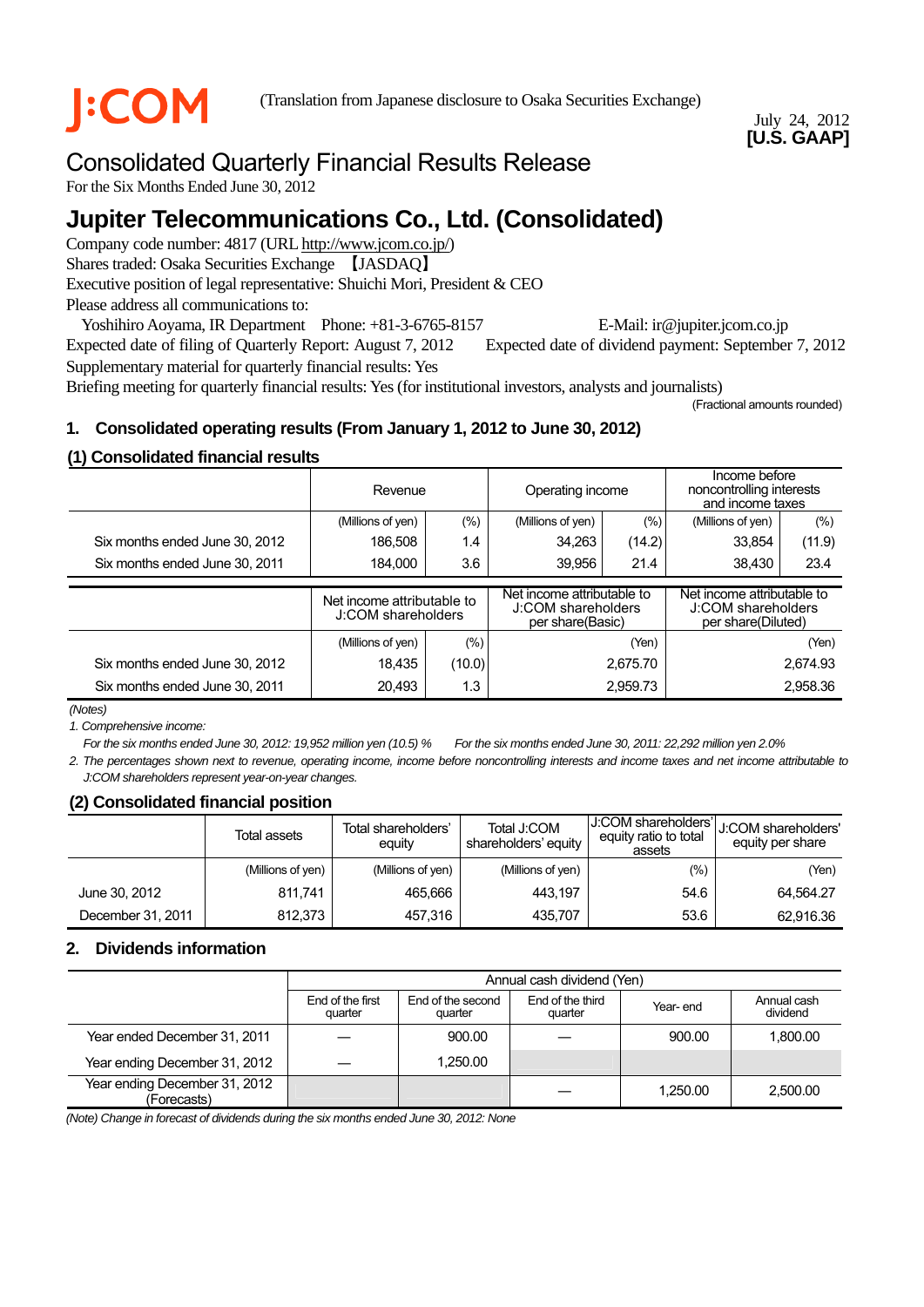## **3. Consolidated forecasts for December 2012 term (From January 1, 2012 to December 31, 2012)**

|        | Revenue           |                | Operating income  |     | Income before<br>noncontrolling interests and<br>income taxes |       | Net income attributable to<br>J:COM shareholders |      | Net income attributable to<br>J:COM shareholders per<br>share |
|--------|-------------------|----------------|-------------------|-----|---------------------------------------------------------------|-------|--------------------------------------------------|------|---------------------------------------------------------------|
|        | (Millions of ven) | $\frac{10}{6}$ | (Millions of ven) |     | $(\%)$ (Millions of yen)                                      | (9/0) | (Millions of ven)                                | (% ) | (Yen)                                                         |
| Annual | 378.000           | 2.4            | 73.500            | 3.4 | 71.000                                                        | 3.6   | 39.000                                           | 4.6  | 5.670.98                                                      |

*(Notes)* 

*1. Change in forecast for the fiscal year ending December 31, 2012 during the six months ended June 30, 2012: None*

*2. The percentages shown next to revenue, operating income, income before noncontrolling interests and income taxes and net income attributable to J:COM shareholders represent year-on-year changes.* 

#### **4. Other Information**

#### (1) Changes in significant consolidated subsidiaries: None

(Change in specified subsidiaries accompanying changes in scope of consolidation)

#### (2) Adoption of simplified method or specific method to quarterly consolidated financial statements: None

#### (3) Change in significant accounting and reporting policies:

(i) Changes due to revision of accounting standards and other regulations : Yes

(ii)Others : None

*(Note) Please refer to (3) Change in Significant Accounting Policies, Procedures and Presentation in Quarterly Consolidated Financial Statements on page 7.*

## (4) Outstanding shares

(i) Number of issued shares at end of term (consolidated, including treasury stock):

| As of June 30, 2012:                    | 6,947,813 shares | As of December $31, 2011$ :     | 6,947,813 shares |
|-----------------------------------------|------------------|---------------------------------|------------------|
| (ii) Number of treasury stock:          |                  |                                 |                  |
| As of June 30, 2012:                    | 83,376 shares    | As of December $31, 2011$ :     | $22,640$ shares  |
|                                         |                  |                                 |                  |
| (iii) Number of weighted average stock: |                  |                                 |                  |
| Six months ended June 30, 2012:         | 6,889,838 shares | Six months ended June 30, 2011: | 6,923,797 shares |

\*Presentation on the status of quarterly review procedure

This consolidated quarterly financial results release is outside the scope of quarterly review procedure based on Japan's Financial Instruments and Exchange Law.

It is under the review procedure at the time of disclosure of this report.

\*Explanation for forecasts of operations and other notes

The forecasts contained in this report have been prepared on the basis of information that is currently available. Because such estimates are inherently very uncertain, actual results may differ from the forecasts. The Company does not guarantee that it will achieve these estimated results and advises readers to refrain from depending solely on these forecasts. Readers should also note that the Company is under no obligation to revise this information on a regular basis.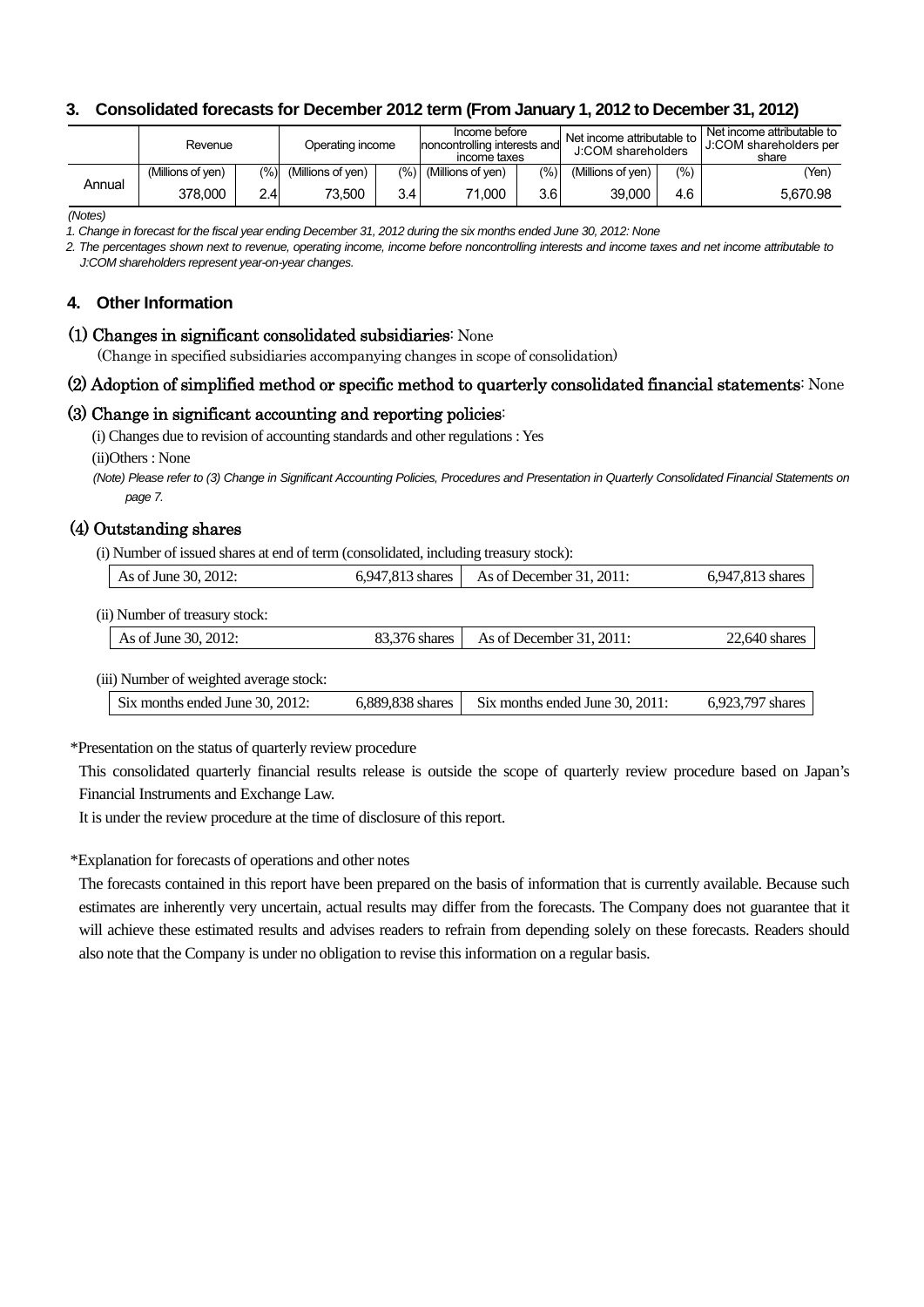## $<$ Contents $>$

|     | 1. Qualitative Information on the Financial Results for the Six Months ended June 30, 2012 …… P. 2                                                                                                                                                                                                                                           |
|-----|----------------------------------------------------------------------------------------------------------------------------------------------------------------------------------------------------------------------------------------------------------------------------------------------------------------------------------------------|
| (1) | Qualitative Information on Consolidated Financial Results<br>$\cdots\cdots\cdots\cdots\cdots\cdots\cdots\cdots\cdots\cdots\cdots\cdots$ P. 2                                                                                                                                                                                                 |
|     | (i) Summary $\cdots$ $\cdots$ $\cdots$ $\cdots$ $\cdots$ $\cdots$ $\cdots$ $\cdots$ $\cdots$ $\cdots$ $\cdots$ $\cdots$ $\cdots$ $\cdots$ $\cdots$ $\cdots$ $\cdots$ $\cdots$ $\cdots$ $\cdots$ $\cdots$ $\cdots$ $\cdots$ $\cdots$ $\cdots$ $\cdots$ $\cdots$ $\cdots$ $\cdots$ $\cdots$ $\cdots$ $\cdots$ $\cdots$ $\cdots$ $\cdots$       |
|     |                                                                                                                                                                                                                                                                                                                                              |
|     |                                                                                                                                                                                                                                                                                                                                              |
| (2) | Qualitative Information on Consolidated Financial Position<br>$\cdots\cdots\cdots\cdots\cdots\cdots\cdots\cdots\cdots\cdots$ P. 6                                                                                                                                                                                                            |
|     |                                                                                                                                                                                                                                                                                                                                              |
|     | $(ii) Cash$ Flows $\cdots$ $\cdots$ $\cdots$ $\cdots$ $\cdots$ $\cdots$ $\cdots$ $\cdots$ $\cdots$ $\cdots$ $\cdots$ $\cdots$ $\cdots$ $\cdots$ $\cdots$ $\cdots$ $\cdots$ $\cdots$ $\cdots$ $\cdots$ $\cdots$ $\cdots$ $\cdots$ $\cdots$ $\cdots$ $\cdots$ $\cdots$ $\cdots$ $\cdots$ $\cdots$ $\cdots$ $\cdots$ $\cdots$ $\cdots$ $\cdots$ |
| (3) | Qualitative Information on Consolidated Business Results Forecasts<br>$\cdots\cdots\cdots\cdots\cdots\cdots\cdots\cdots$ P. 7                                                                                                                                                                                                                |
|     |                                                                                                                                                                                                                                                                                                                                              |
|     |                                                                                                                                                                                                                                                                                                                                              |
| (1) |                                                                                                                                                                                                                                                                                                                                              |
| (2) | Adoption of Specific Accounting Method to Quarterly Consolidated Financial Statements  P. 7                                                                                                                                                                                                                                                  |
| (3) | Change in Significant Accounting Policies, Procedures and Presentation in Quarterly                                                                                                                                                                                                                                                          |
|     |                                                                                                                                                                                                                                                                                                                                              |
|     | 3. Assumptions of Significant Event for Going Concern $\cdots\cdots\cdots\cdots\cdots\cdots\cdots\cdots\cdots\cdots\cdots$ P. 7                                                                                                                                                                                                              |
|     |                                                                                                                                                                                                                                                                                                                                              |
| (1) | Consolidated Quarterly Statements of Income and Comprehensive Income ……………………. P. 8                                                                                                                                                                                                                                                          |
|     |                                                                                                                                                                                                                                                                                                                                              |
| (3) |                                                                                                                                                                                                                                                                                                                                              |
| (4) |                                                                                                                                                                                                                                                                                                                                              |
| (5) |                                                                                                                                                                                                                                                                                                                                              |
| (6) | Significant Changes in Shareholders' Equity manufactured and P.12                                                                                                                                                                                                                                                                            |
| (7) |                                                                                                                                                                                                                                                                                                                                              |
| (8) |                                                                                                                                                                                                                                                                                                                                              |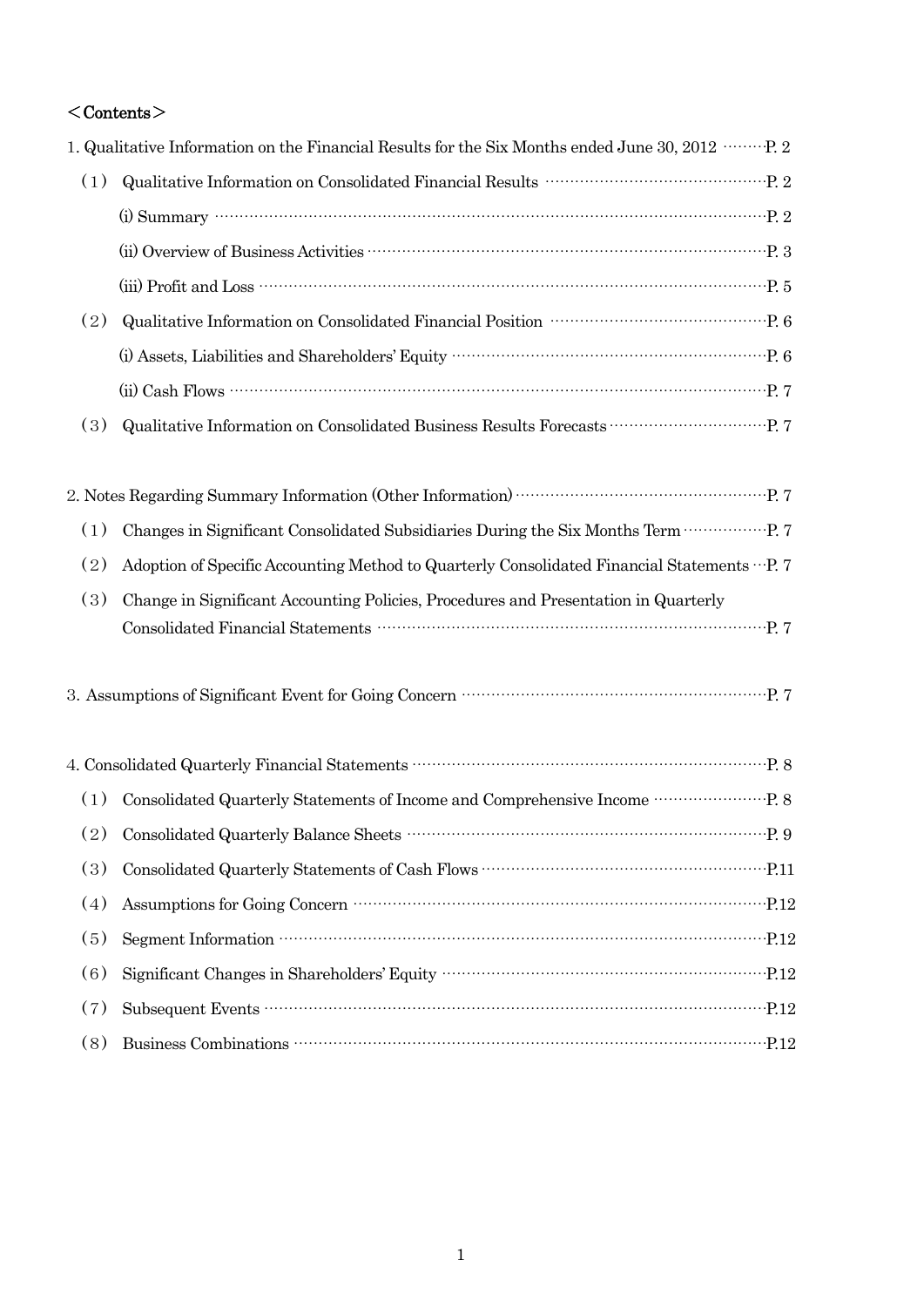#### **1. Qualitative Information on the Financial Results for the Six Months ended June 30, 2012**

#### **(1) Qualitative Information on Consolidated Financial Results**

#### **(i) Summary**

In the multi-channel broadcasting market, the number of channels through new BS digital broadcasting increased from 24 to 31 from March 1, 2012, providing Jupiter Telecommunications Co., Ltd. ("J:COM") with increased opportunities to develop new customer segments. At the same time, the emergence of new operators including IPTV and Over-The-Top<sup>1</sup> (OTT) has triggered major changes in the business environment, ushering in an era of full-fledged competition.

Under these circumstances, the J:COM Group (J:COM together with its consolidated subsidiaries or "the Company") has positioned the fiscal year ending December 31, 2012 as the inaugural year for new pay-TV multi-channel broadcasting. Focused on the CATV business, J:COM is concentrating on six core issues, including expanding its customer base and boosting earnings potential, enhancing the level of customer satisfaction and actively cultivating alliances.

In the six months (January 1, 2012 to June 30, 2012) of the fiscal year ending December 31, 2012, the Company worked diligently to address these issues by implementing a variety of initiatives, and the resulting key performance indicators in the CATV business are shown below. Effective from the fiscal year ending December 31, 2012, the Company has adopted a new definition of subscribing households. As a result, key performance indicators as of June 30, 2011 (the six months ended June 30, 2011) have also changed from previous data.

| Key Performance Indicators                           | As of June 30, 2011<br>(Six months ended June<br>30, 2011) | As of June 30, 2012<br>(Six months ended June<br>30, 2012 | Year-on-Year<br>Change |
|------------------------------------------------------|------------------------------------------------------------|-----------------------------------------------------------|------------------------|
| [Subscribing households]                             |                                                            |                                                           |                        |
| Total number of subscribing households <sup>*1</sup> | 3,483,900                                                  | 3,688,000                                                 | $+5.9%$                |
| Total RGUs <sup>*ii</sup>                            | 6,767,800                                                  | 7,361,900                                                 | $+8.8%$                |
| <b>CATV</b>                                          | 2,945,400                                                  | 3,099,100                                                 | $+5.2%$                |
| <b>High-Speed Internet Access</b>                    | 1,736,500                                                  | 1,901,800                                                 | $+9.5%$                |
| Telephony                                            | 2,085,900                                                  | 2,361,000                                                 | $+13.2%$               |
| [Average monthly churn rate (per RGU)                | 1.04%                                                      | 1.00%                                                     | $-0.04$ pts            |
| $[ARPU^*$ iii]                                       | ¥7,646                                                     | 47,377                                                    | $4 - 269$              |
| [Bundle ratio <sup>*iv</sup> ]                       | 1.94                                                       | 2.00                                                      | $+0.06$                |

<sup>\*i</sup>: Number of households subscribing to at least one service

\*ii : Total number of revenue generating units (RGUs) for services supplied

\*iii: Average revenue per unit (subscribing household)

 $\overline{a}$ 

\*ⅳ: Average number of services provided per subscribing household

Looking at profit and loss for the six months ended June 30, 2012, ARPU declined by 269 yen compared with the corresponding period of the previous fiscal year because of an increase in the number of households subscribing to discounted packaged services with long-term contracts, including J: COM TV My style.

Additionally, income related to compensation for poor analog reception<sup>[2](#page-3-1)</sup> is no longer recorded due to the complete changeover to digital terrestrial broadcasting on July 24, 2011. Nevertheless, the increase in the total number of subscribing households offset these factors, and revenue rose by 1.4% compared with the corresponding period of the previous fiscal

<sup>&</sup>lt;sup>1</sup> Service which distributes images to a terminal directly through broadband Internet  $\frac{2}{3}$  The LCOM Group provided retrogenisation continues of termstrial broadcasting to a

<span id="page-3-1"></span><span id="page-3-0"></span>The J:COM Group provided retransmission services of terrestrial broadcasting to areas with poor analog reception resulting from obstacles constructed by third parties by entering into agreements with the parties regarding construction and maintenance of cable facilities. Compensation for poor analog reception was the income received by the Group based on these agreements.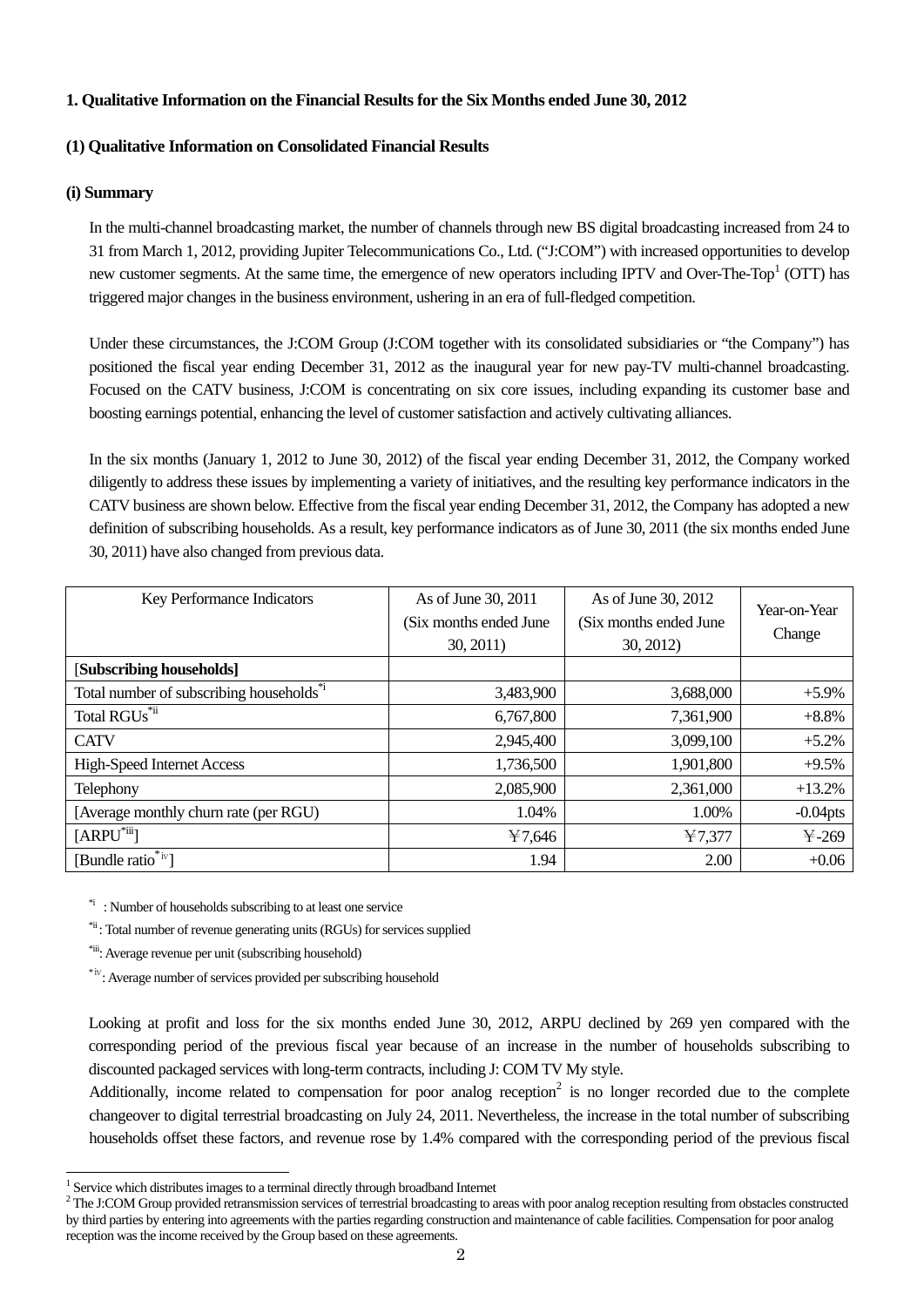year to 186,508 million yen.

Operating income declined 14.2% to 34,263 million yen, and net income attributable to J:COM shareholders declined 10.0% to 18,435 million yen.

#### **(ii) Overview of Business Activities**

Recognizing that changes in its external operating environment offer opportunities, the Company proactively implemented initiatives aimed at generating sustained expansion, while at the same time taking steps to reinforce its management foundation as a means of ensuring ongoing medium- and long-term development.

First, as a part of efforts to address its most important issue of expanding its customer base and boosting earnings potential, the Company continued to promote increased subscription focusing mainly on its high-speed Internet access packaged services. This followed the complete changeover to terrestrial digital broadcasting in July 2011. Moreover, the Company revised its performance evaluation system for sales and marketing representatives as well as sales stations from February 2012. Shifting away from the previous focus on the number of RGUs acquired, greater emphasis has now been placed on sales and earnings benchmarks. As a result, the ratio of new subscribers to J:COM's 160 Mbps service, which contributes significantly to revenue, to the total number of new subscribers to high-speed Internet access services increased from 35.1% in January 2012 to 57.2% in June 2012. At the same time, the ratio of new subscribers to the Group's multi-channel services (CATV services excluding J:COM TV My style and BS retransmission services) to new subscribers to CATV services (excluding BS retransmission services) increased from 67.1% in January 2012 to 77.9% in June 2012.

Additionally, broadcasting of J:COM Channel HD, the Group's second community channel previously broadcast only in the Kanto area, was extended to all service areas on April 2, 2012. In addition to regional information, including local updates and administrative announcements, J:COM Channel HD showcases J:COM's services and programs from thematic channels to encourage service subscription among viewers who have not yet subscribed to pay services.

Secondly, the Company is pursuing measures aimed at enhancing the level of customer satisfaction. It has been striving to further expand video-on-demand (VOD) services with the aim of providing a service that is tailored to the diversifying needs of customers, whose viewing style is increasingly shifting toward enjoying programs of their choice as and when required. During the six months ended June 30, 2012, J:COM launched the "Xvie" service on May 22, 2012. This service allows VOD services to be enjoyed via Smartphone, tablet or PC. Xvie is a "TV Everywhere" service tailored to changing customer viewing style, which facilitates enjoyment of VOD services anytime, anywhere and with any device. Moreover, the Company launched "J:COM On Demand Megapack", all-you-can-watch VOD service, on June 1, 2012. "J:COM On Demand Megapack" is an all-you-can watch package delivering comprehensive programming across a range of genres that include movies, Japanese dramas, foreign dramas, South Korean dramas, cartoons, variety shows, hobby and educational programs, and shows featuring Japanese idols to households subscribing to J:COM TV digital services for 980 yen a month. In addition, the J:COM Group has been involved in the distribution of dramas produced by TOKYO BROADCASTING SYSTEM TELEVISION, INC. prior to broadcasting in partnership with the terrestrial digital broadcaster since October 2010, and it had exclusive distribution of "*Houkago wa Mystery to tomoni*" (distribution started from April 20, 2012) and "*Soumatou Kabushiki Gaisha*" (distribution started from July 13, 2012) through VOD prior to terrestrial broadcasting for the six months ended June 30, 2012. As a result, the number of VOD service titles purchased for the six months ended June 30, 2012, increased 25.8% compared with the corresponding period of the previous fiscal year to 7,141,500.

Third, energies are being channeled toward proactively cultivating alliances. As a component of its alliance with KDDI CORPORATION ("KDDI"), the Company first initiated mutual sales of both companies' services in the Kansai and Sapporo areas from August 2010. This was then extended to the Kanto and Sendai areas in December 2011. As a result, for the six months ended June 30, 2012, the number of RGUs acquired via KDDI rose significantly compared with the corresponding period of the previous fiscal year, from 3,900 to 32,900. Meanwhile, the number of mobile phone lines secured by KDDI through introductions by the Company increased from 3,600 to 22,200 year on year. In addition, the Company strove to make use of au Smart Value, a packaged service that combine J:COM's high-speed Internet access and telephony services with discounted au smartphone usage fees, from March 1, 2012. In this manner, the Group worked diligently to cultivate a new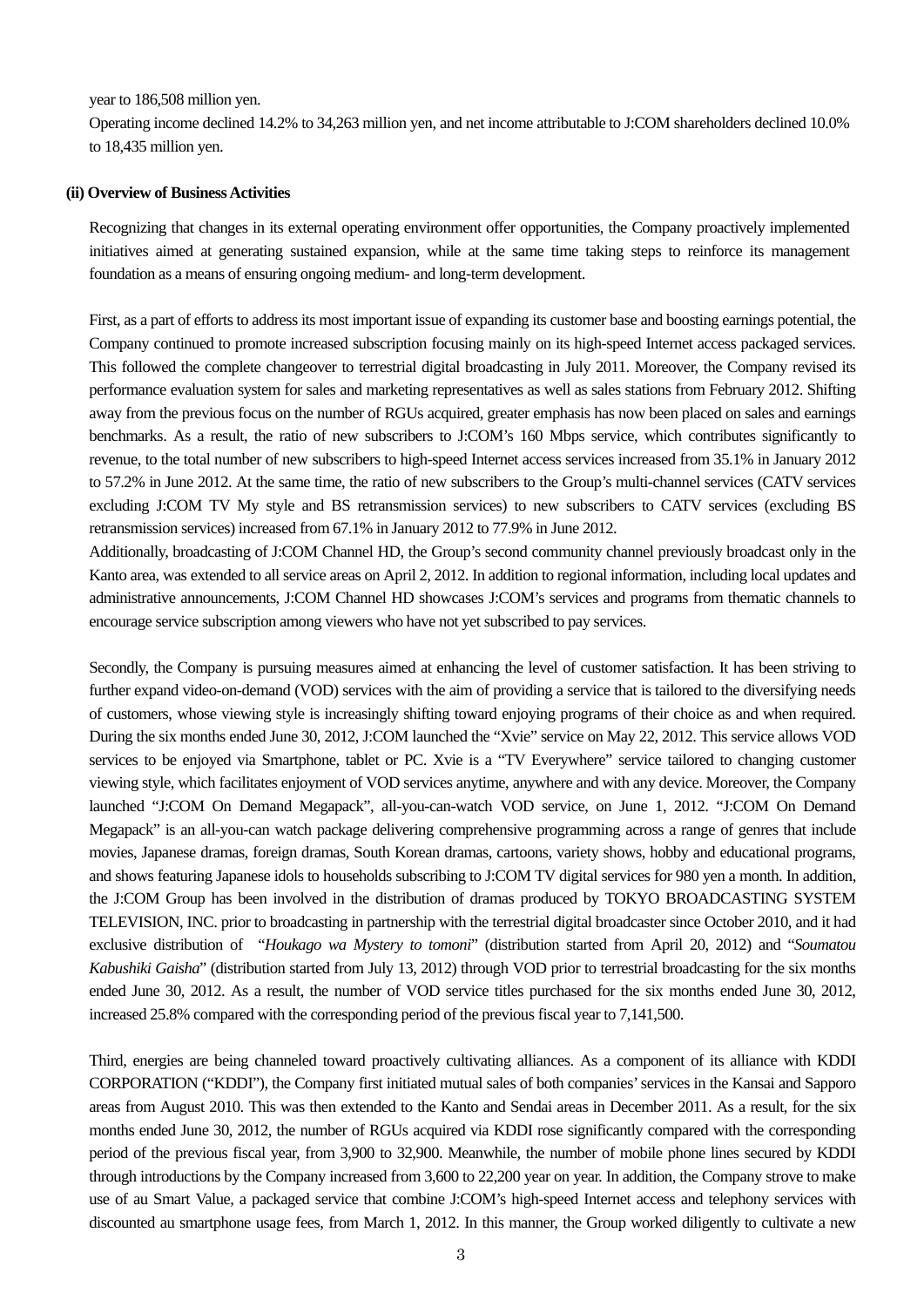customer segments while promoting the use of additional services by existing subscribing households. As a result, for the six months ended June 30, 2012, the number of subscribing households triggered by au Smart Value totaled 30,500. Of this total, 19,700 were new subscribers.

Moreover, as a part of further alliance with KDDI, J:COM is setting up Internet access to public wireless LAN facilities or Wi-Fi access points (APs) for au smartphones in places such as commercial facilities, public facilities and the lobbies of large condominium buildings within its service areas, and will begin offering Internet access services in August 2012. The J:COM Group is seeking to acquire the subscription to additional services triggered by the supply of the Internet service at establishments where the APs are located as well as obtaining revenue from KDDI through this partnership.

Fourth, the Company is placing considerable emphasis on actively pursuing M&As. In "Medium-Term Business Plan", the J:COM Group has positioned M&As as a key strategy for expansion of its CATV business and Media Business as well as achieving J:COM's aspirations to establish "J:COM Everywhere", which is lifestyle support businesses. In the six months ended June 30, 2012, J:COM acquired the shares of ASMIK ACE ENTERTAINMENT INC. (ASMIK), turning it into a consolidated subsidiary with the aim of enhancing original content production capabilities and securing programming content exclusive distribution rights. J:COM is leveraging its synergy with ASMIK to strengthen and differentiate the CATV Business and the Media Business. In an example of this synergy, the J:COM Group will begin distribution of an original drama series based on Keigo Higashino's "Warai" ("Laugh") stories, which was planned and produced by ASMIK, through the Company's VOD on August 1, 2012.

Fifth, the Company is endeavoring to further fortify its network to ensure the integrity and stability of its broadcasting and communications network as a public utility and valuable asset of the people. For its part, the Company is working tirelessly to enhance the robustness of its network to ensure its reliability as basic social infrastructure in the event of a large-scale natural disaster. Among a number of measures, the Company is incorporating the backbone networks between its five regional service areas nationwide into KDDI's integrated IP core network, which uses  $MPLS<sup>3</sup>$  technology, giving the advantage of outstanding quality control. This changeover began on March 15, 2012, and is occurring on a progressive basis. The plan is to change over approximately 70% of all transmission volumes in the three services of CATV, high-speed Internet access and telephony to the integrated IP core network during fiscal 2012, with the switch to be completed during fiscal 2013. The J:COM Group also expects to reduce operating costs as a result of the change.

Sixth, the Company is promoting increased business efficiency. As part of its measures aimed at generating the funds required for medium- and long-term development and growth in preparation for an operating environment in which competition is becoming more and more intense, J:COM implemented reforms to its organizational structure on April 1, 2012 for the purpose of consolidating and streamlining the organization of its head office divisions.

Moreover, the Company opened J:COM Wonder Studio, its first concept shop, on May 22, 2012 in the East Yard at "Tokyo Solamachi®", the retail center inside TOKYO SKYTREE TOWN® for the purpose of promoting its pioneering services and enhancing the strength of the J:COM brand. At J:COM Wonder Studio, the Company proposes new ways to enjoy TV using projections of the latest images from its thematic channels on four 103-inch plasma displays, which are among the biggest in Japan, and "Xvie" service demonstrations. About one month after opening, J:COM Wonder Studio had received a total of more than 100,000 visitors by June 24. The J:COM Group plans to promote its pioneering services and enhance the strength of the J:COM brand through various events to be held at J:COM Wonder Studio.

In the media business, in the field of new BS digital broadcasting, which commenced in October 2011, J:COM's consolidated subsidiary J SPORTS Corporation ("J SPORTS"), which operates thematic sports channels, built on its existing J SPORTS 1 and J SPORTS 2 channels to complete the transfer to BS broadcasting through J SPORTS 3 (formerly J sports ESPN) and J SPORTS 4 (formerly J sports Plus) on March 1, 2012. As a result, J SPORTS is the nation's top BS channel operator with a market-leading four channels. Through this new BS broadcasting platform, the Company will do its utmost to promote the appeal of JSPORTS' four channels to viewers as it seeks to increase the number of subscribing households for J SPORTS. At

 $\overline{a}$ 

<span id="page-5-0"></span><sup>&</sup>lt;sup>3</sup> Abbreviation of Multi-Protocol Label Switching, a packet data switching technology that increases the speed of data forwarding and traffic management.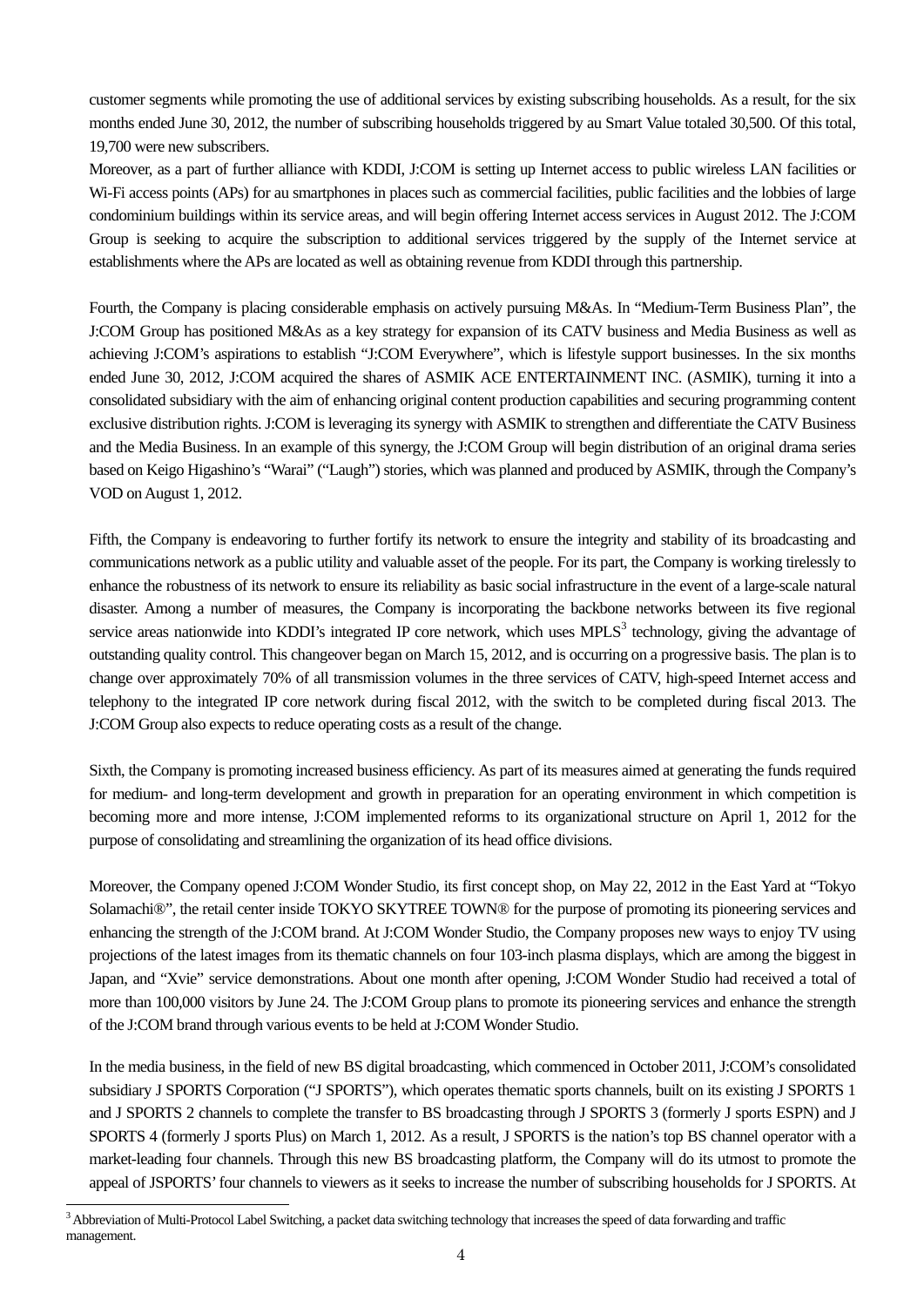the same time, the Company encourages subscription to CATV services by promoting the appeal of multi-channel broadcasting through the new BS broadcasting platform.

Furthermore, Jupiter Golf Network Co., Ltd., a consolidated subsidiary that operates the dedicated golf channel Golf Network, concluded a licensing and distribution agreement starting from April 2012 with U.S.-based Golf Channel in November 2011. As a result, Golf Network has been Japan's only dedicated golf channel since April 2012, and its program lineup has been substantially strengthened and expanded. Thus, the number of households able to view Golf Network increased significantly from 7.23 million on March 31, 2012 to 7.99 million on April 30, 2012.

#### **(iii) Profit and Loss**

In the following discussion, we quantify the acquisition impact, which represents the effect by consolidating an acquired entity on our results of operations during the first twelve months following the acquisition date. We represent changes that exclude the impact of acquisitions as changes at existing consolidated subsidiaries. Included as acquisition impacts in the below discussion of cumulative consolidated business results for the six months ended June 30, 2012 are YOKOHAMA CABLE VISION Inc., consolidated on October 7, 2011 and ASMIK ACE ENTERTAINMENT, INC., consolidated on March 30, 2012.

Revenue increased by ¥2,508 million, or 1.4%, from ¥184,000 million for the six months ended June 30, 2011 to ¥186,508 million for the six months ended June 30, 2012. The increase was mainly attributable to the aggregate impact of acquisitions of ¥2,911 million, which was offset by a decrease in revenue at existing consolidated subsidiaries by ¥403 million, or 0.2%.

Subscription fees increased by ¥3,428 million, or 2.2%, from ¥152,565 million for the six months ended June 30, 2011 to ¥155,993 million for the six months ended June 30, 2012. This increase included ¥1,546 million that was attributable to the aggregate impact of acquisitions. Excluding the impact of acquisitions, subscription fees at existing subsidiaries increased by ¥1,882 million, or 1.2%.

Cable television subscription fees increased by  $\frac{1}{2}$ , 174 million, or 2.7%, from  $\frac{1}{2}$ 81,775 million for the six months ended June 30, 2011 to ¥83,949 million for the six months ended June 30, 2012. The increase in cable television subscription fees, in spite of a decrease in ARPU caused largely by launching J:COM TV My style, was mainly due to an increase in the number of consolidated subsidiary subscribing households and an increase in the number of users of digital additional services such as VOD.

High-speed Internet access subscription fees increased by ¥1,742 million, or 3.9%, from ¥44,540 million for the six months ended June 30, 2011 to ¥46,282 million for the six months ended June 30, 2012. The increase in high-speed Internet access subscription fees was due to an increase in the number of consolidated subsidiary subscribing households, which was partly offset by increased product bundling discounts.

Telephony subscription fees decreased by ¥488 million, or 1.9%, from ¥26,250 million for the six months ended June 30, 2011 to ¥25,762 million for the six months ended June 30, 2012. The decrease in telephony subscription fees in comparison with that of the previous year was primarily the result of a temporary increase brought by the Great East Japan Earthquake in March 2011.

Turning to existing consolidated subsidiary subscription fees for the six months ended June 30, 2012 by type of service, income through subscription fees for cable television and high-speed Internet access service increased by 1.1% and 3.3%, respectively, while that for telephony service decreased by 2.0%.

Other revenue decreased by ¥920 million, or 2.9%, from ¥31,435 million for the six months ended June 30, 2011 to ¥30,515 million for the six months ended June 30, 2012. The decrease was mainly attributable to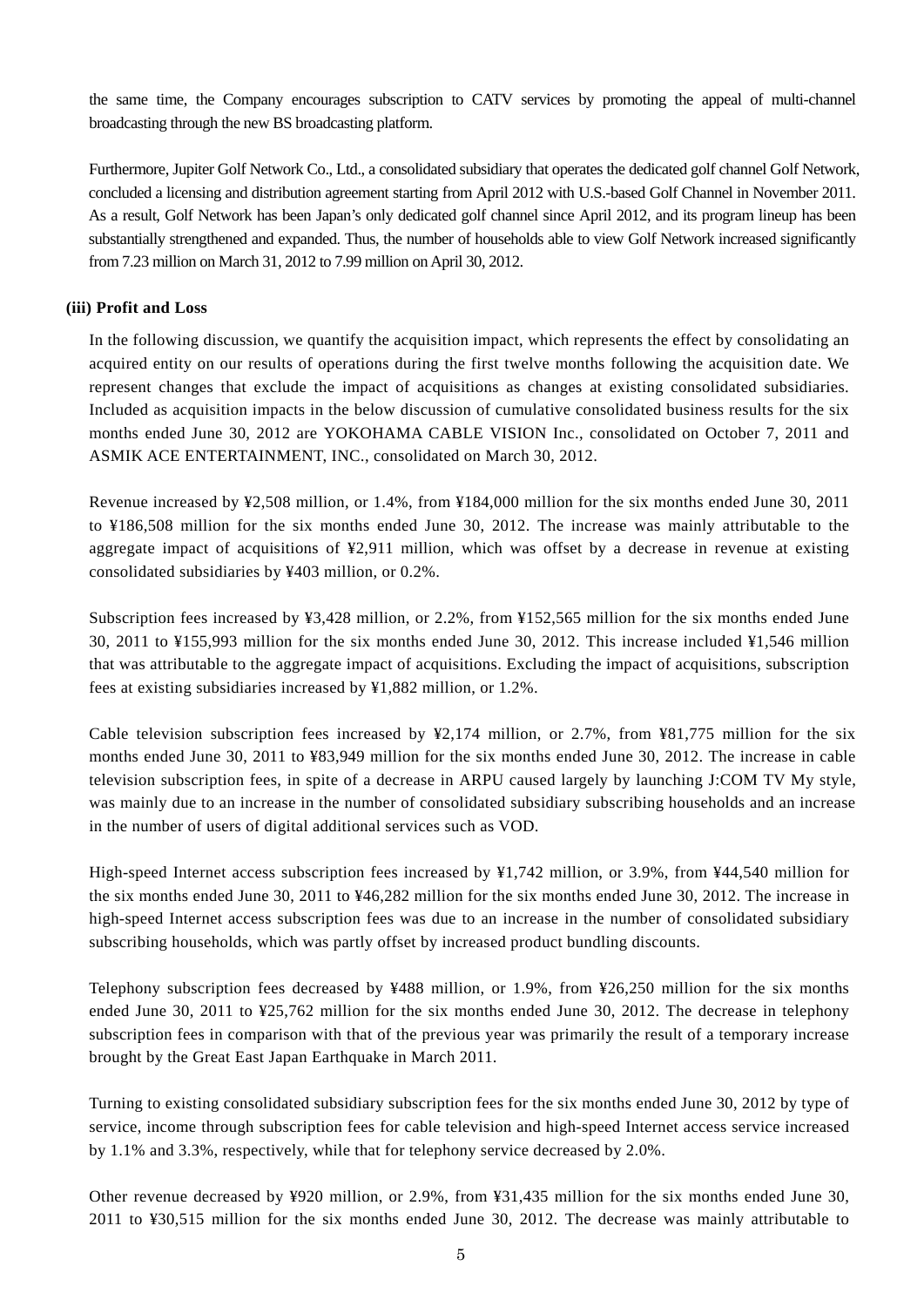revenue relating to poor reception compensation, and etc., which was partly offset by an increase in the aggregate impact of acquisitions of ¥1,365 million.

Operating and programming costs increased by ¥6,629 million, or 9.9%, from ¥67,096 million for the six months ended June 30, 2011 to ¥73,725 million for the six months ended June 30, 2012. This was mainly due to an increase in costs relating to programming, the aggregate impact of acquisitions of ¥1,249 million, and etc. Selling, general and administrative expenses increased by ¥2,119 million, or 6.0%, from ¥35,466 million for the six months ended June 30, 2011 to ¥37,585 million for the six months ended June 30, 2012. This was mainly due to an increase in expenses relating to advertisement, personnel and the aggregate impact of acquisitions of ¥849 million. Depreciation and amortization expenses decreased by ¥547 million, or 1.3%, from ¥41,482 million for the six months ended June 30, 2011 to ¥40,935 million for the six months ended June 30, 2012. The decrease was largely due to an increase in fully depreciated assets.

Operating income, as a result of the above items, decreased by ¥5,693 million, or 14.2%, from ¥39,956 million for the six months ended June 30, 2011 to ¥34,263 million for the six months ended June 30, 2012.

Income before noncontrolling interests and income taxes decreased by ¥4,576 million, or 11.9%, from ¥38,430 million for the six months ended June 30, 2011 to ¥33,854 million for the six months ended June 30, 2012. Net income attributable to J:COM shareholders decreased by ¥2,058 million, or 10.0%, from ¥20,493 million for the six months ended June 30, 2011 to ¥18,435 million for the six months ended June 30, 2012.

#### **(**2**) Qualitative Information on Consolidated Financial Position**

#### **(i) Assets, Liabilities and Shareholders' Equity**

Total assets decreased by ¥632 million, from ¥812,373 million as of December 31, 2011 to ¥811,741 million as of June 30, 2012. This was due to a decrease in net book value of property and equipment, and identifiable intangible assets by depreciation, which was partly offset by an increase in cash and cash equivalents.

Total liabilities decreased by ¥8,982 million from ¥355,057 million as of December 31, 2011 to ¥346,075 million as of June 30, 2012. This was primarily due to a decrease in debt, capital lease obligations and deferred revenue, which was partly offset by an increase in income taxes payable, and accrued expenses and other liabilities.

Total J:COM shareholders' equity increased by ¥7,490 million from ¥435,707 million as of December 31, 2011 to ¥443,197 million as of June 30, 2012. The increase was mainly due to the upswing in net income attributable to J:COM shareholders for the six months ended June 30, 2012, which was partly offset by dividends paid to shareholders and purchases of treasury stock.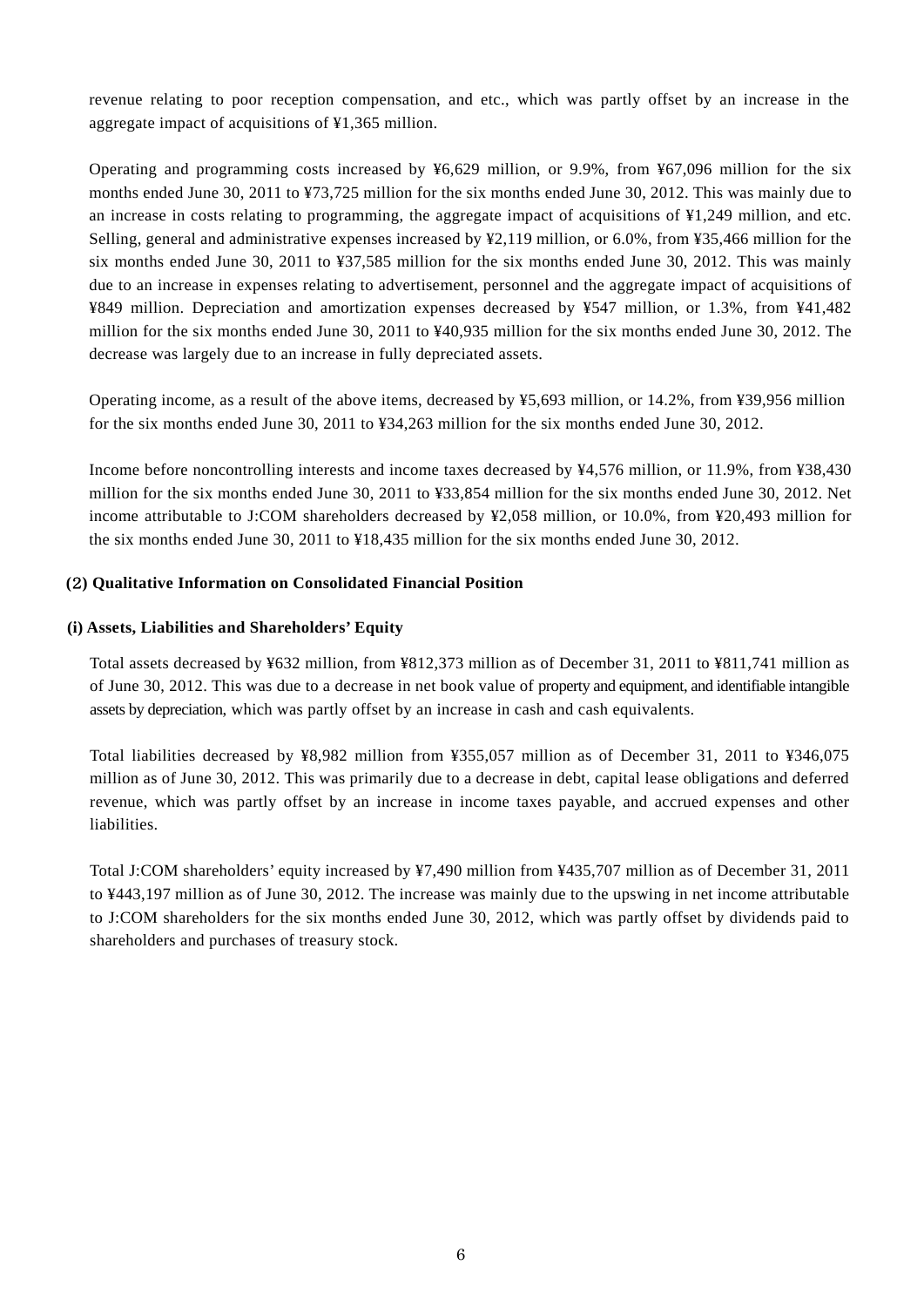#### **(ii) Cash Flows**

For the six months ended June 30, 2012, the net cash was provided by operating activities of ¥59,434 million, used in investing activities of ¥22,024 million and financing activities of ¥26,181 million, respectively. Accounting for the aforementioned activities, cash and cash equivalents increased by ¥11,229 million from ¥89,879 million as of December 31, 2011 to ¥101,108 million as of June 30, 2012..

#### *Cash Provided by Operating Activities.*

Net cash provided by operating activities increased by ¥1,525 million, from ¥57,909 million for the six months ended June 30, 2011 to ¥59,434 million for the six months ended June 30, 2012. The increase was mainly attributable to decrease in income taxes payment, which was partly offset by a decrease in net income.

#### *Cash Used in Investing Activities.*

Net cash used in investing activities decreased by ¥2,689 million, from ¥24,713 million for the six months ended June 30, 2011 to ¥22,024 million for the six months ended June 30, 2012. This was due to a decrease in payment for capital expenditures.

#### *Cash Used in Financing Activities.*

Net cash used in financing activities increased by ¥7,810 million, from ¥18,371 million for the six months ended June 30, 2011 to ¥26,181 million for the six months ended June 30, 2012. This was mainly due to a increase in purchases of treasury stock and debt payments, which was partly offset by a decrease in principal payments of capital lease obligations.

#### **(**3**) Qualitative Information on Consolidated Business Results Forecasts**

There are no changes from consolidated business results forecasts announced on January 25, 2012, included in the Company's consolidated annual financial results release for the fiscal year ending December 31, 2012.

#### 2**. Notes Regarding Summary Information (Other Information)**

## **(**1**) Changes in Significant Consolidated Subsidiaries During the Six months Term** None

**(**2**) Adoption of Specific Accounting Method to Quarterly Consolidated Financial Statements**  None

## **(**3**) Change in Significant Accounting Policies, Procedures and Presentation in Quarterly Consolidated Financial Statements**

#### **(i) Changes due to revision of accounting standards and other regulations**: Yes

In June 2011, the Financial Accounting Standards Board (FASB) issued Accounting Standards Update (ASU) 2011-05, *Comprehensive Income (Accounting Standards Codification (ASC) Topic 220)*: *Presentation of Comprehensive Income*. ASU2011-05 eliminates the option to present components of other comprehensive income as part of the statement of changes in stockholders' equity and requires an entity to report comprehensive income either in a single continuous financial statement or in two separate but consecutive financial statements. The Company adopted ASU2011-05 in the first quarter of 2012. ASU2011-05 being a disclosure regulation, such adoption did not have an impact on the Company's financial position and results of operations.

Also, it requires to present on the face of the financial statements the effects of reclassifications out of accumulated other comprehensive income on the components of net income and other comprehensive income. In December 2011, the FASB issued ASU2011-12, *Comprehensive Income (ASC Topic 220)*: *Deferral of the Effective Date for Amendments to the Presentation of Reclassifications of Items Out of Accumulated Other Comprehensive Income in ASU2011-05*. By adopting ASU2011-12 in the first quarter of 2012, the Company did not present on this regulation.

#### **(ii) Others**: None

#### 3**. Assumptions of Significant Event for Going Concern**

None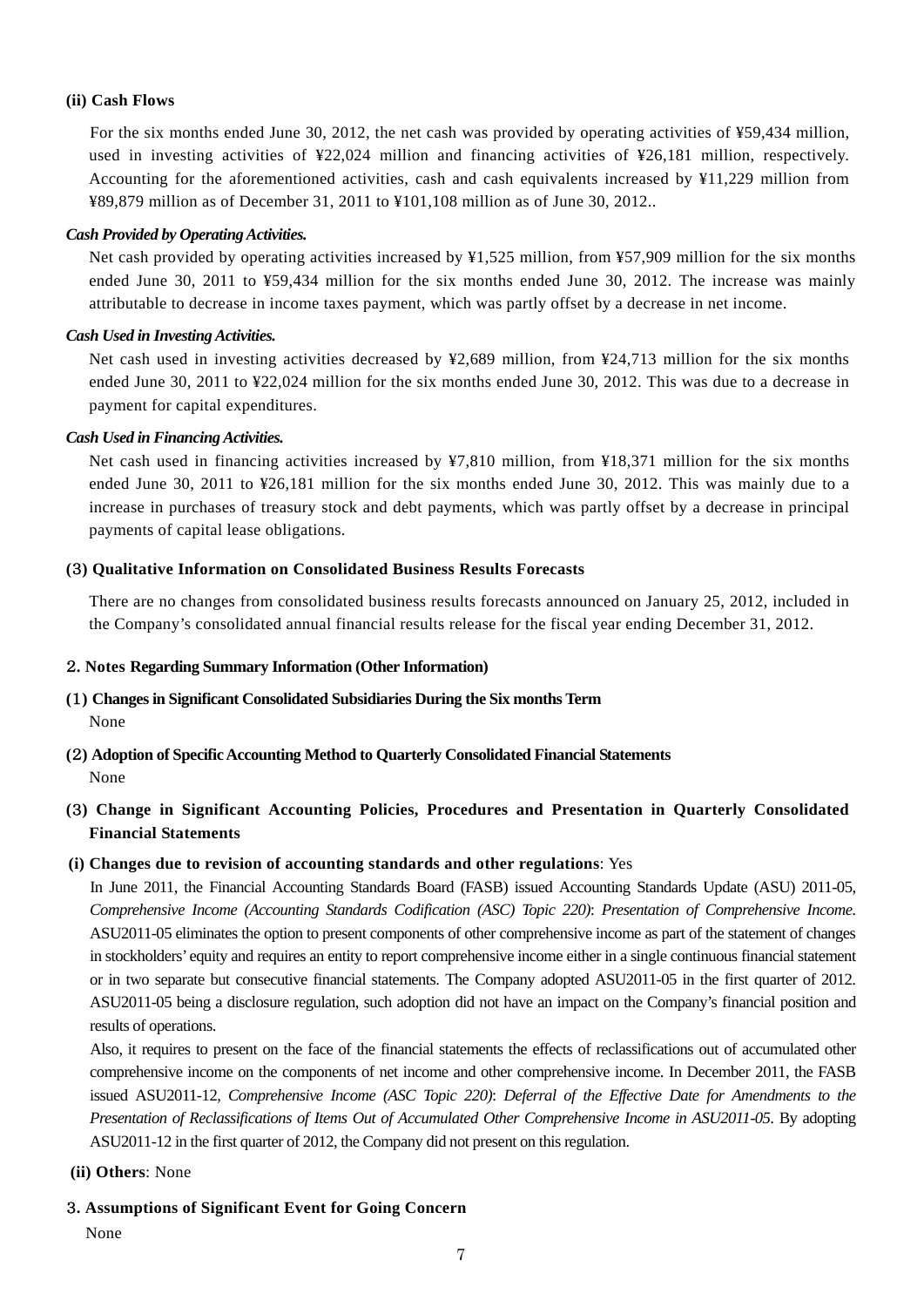## **4. Consolidated Quarterly Financial Statements JUPITER TELECOMMUNICATIONS CO., LTD.**

**AND SUBSIDIARIES** 

## **(**1**) CONSOLIDATED QUARTERLY STATEMENTS OF INCOME AND COMPREHENSIVE INCOME**

|                                                                                          | (YEN IN MILLIONS, EXCEPT SHARE AND PER SHARE AMOUNTS) |                        |              |        |  |  |  |
|------------------------------------------------------------------------------------------|-------------------------------------------------------|------------------------|--------------|--------|--|--|--|
|                                                                                          | Six months                                            | <b>Six months</b>      |              |        |  |  |  |
| Account                                                                                  | ended<br>June 30, 2011                                | ended<br>June 30, 2012 | Change       |        |  |  |  |
|                                                                                          | Amount                                                | <b>Amount</b>          | Amount       | (%)    |  |  |  |
| Revenue:                                                                                 |                                                       |                        |              |        |  |  |  |
| Subscription fees                                                                        | 152,565                                               | 155,993                | 3,428        | 2.2    |  |  |  |
| <b>Others</b>                                                                            | 31,435                                                |                        |              |        |  |  |  |
|                                                                                          |                                                       | 30,515                 | (920)        | (2.9)  |  |  |  |
|                                                                                          | 184,000                                               | 186,508                | 2,508        | 1.4    |  |  |  |
| Operating costs and expenses:                                                            |                                                       |                        |              |        |  |  |  |
| Operating and programming costs                                                          | (67,096)                                              | (73, 725)              | (6,629)      | (9.9)  |  |  |  |
| Selling, general and administrative expenses                                             | (35, 466)                                             | (37, 585)              | (2, 119)     | (6.0)  |  |  |  |
| Depreciation and amortization                                                            | (41, 482)                                             | (40, 935)              | 547          | 1.3    |  |  |  |
|                                                                                          | (144, 044)                                            | (152, 245)             | (8,201)      | (5.7)  |  |  |  |
| Operating income                                                                         | 39,956                                                | 34,263                 | (5,693)      | (14.2) |  |  |  |
| Other income (expenses):                                                                 |                                                       |                        |              |        |  |  |  |
| Interest expense, net:                                                                   |                                                       |                        |              |        |  |  |  |
| Related parties                                                                          | (738)                                                 | (607)                  | 131          | 17.8   |  |  |  |
| <b>Others</b>                                                                            | (1,489)                                               | (1, 319)               | 170          | 11.5   |  |  |  |
| Equity in earnings of affiliates                                                         | 534                                                   | 524                    | (10)         | (1.8)  |  |  |  |
| Other, net                                                                               | 167                                                   | 993                    | 826          | 492.0  |  |  |  |
| Income before noncontrolling interests and<br>income taxes                               | 38,430                                                | 33,854                 | (4, 576)     | (11.9) |  |  |  |
| Income taxes expense                                                                     | (16, 155)                                             | (14, 113)              | 2,042        | 12.6   |  |  |  |
| Net income                                                                               | 22,275                                                | 19,741                 | (2,534)      | (11.4) |  |  |  |
| Net income attributable to noncontrolling interests                                      | (1,782)                                               | (1,306)                | 476          | 26.7   |  |  |  |
| Net income attributable to J:COM shareholders                                            | 20,493                                                | 18,435                 | (2,058)      | (10.0) |  |  |  |
|                                                                                          |                                                       |                        |              |        |  |  |  |
| Net Income attributable to J:COM shareholders per<br>share:                              |                                                       |                        |              |        |  |  |  |
| Basic                                                                                    | ¥2,959.73                                             | ¥2,675.70              | ¥ $(284.03)$ | (9.6)  |  |  |  |
| <b>Diluted</b>                                                                           | ¥2,958.36                                             | ¥2,674.93              | $*(283.43)$  | (9.6)  |  |  |  |
| Weighted average number of common stock<br>outstanding:                                  |                                                       |                        |              |        |  |  |  |
| <b>Basic</b>                                                                             | 6,923,797                                             | 6,889,838              | (33,959)     | (0.5)  |  |  |  |
| <b>Diluted</b>                                                                           | 6,927,016                                             | 6,891,835              | (35, 181)    | (0.5)  |  |  |  |
|                                                                                          |                                                       |                        |              |        |  |  |  |
| Net income                                                                               | 22,275                                                | 19,741                 | (2,534)      | (11.4) |  |  |  |
| Other comprehensive income/(loss), net of taxes                                          |                                                       |                        |              |        |  |  |  |
| Unrealized gain/(loss) on cash flow hedge                                                | (232)                                                 | 11                     | 243          |        |  |  |  |
| Reclassification adjustment for gain/(loss) on<br>cash flow hedge included in net income | 249                                                   | 200                    | (49)         | (19.8) |  |  |  |
| Other comprehensive income/(loss), net of                                                | 17                                                    | 211                    | 194          |        |  |  |  |
| taxes                                                                                    |                                                       |                        |              |        |  |  |  |
| Comprehensive income<br>Comprehensive income attributable to                             | 22,292                                                | 19,952                 | (2,340)      | (10.5) |  |  |  |
| noncontrolling interests<br>Comprehensive income attributable to J:COM                   | (1,784)                                               | (1, 331)               | 453          | 25.4   |  |  |  |
| shareholders                                                                             | 20,508                                                | 18,621                 | (1,887)      | (9.2)  |  |  |  |

(Note) Percentages are calculated based on amounts before rounded in Change column.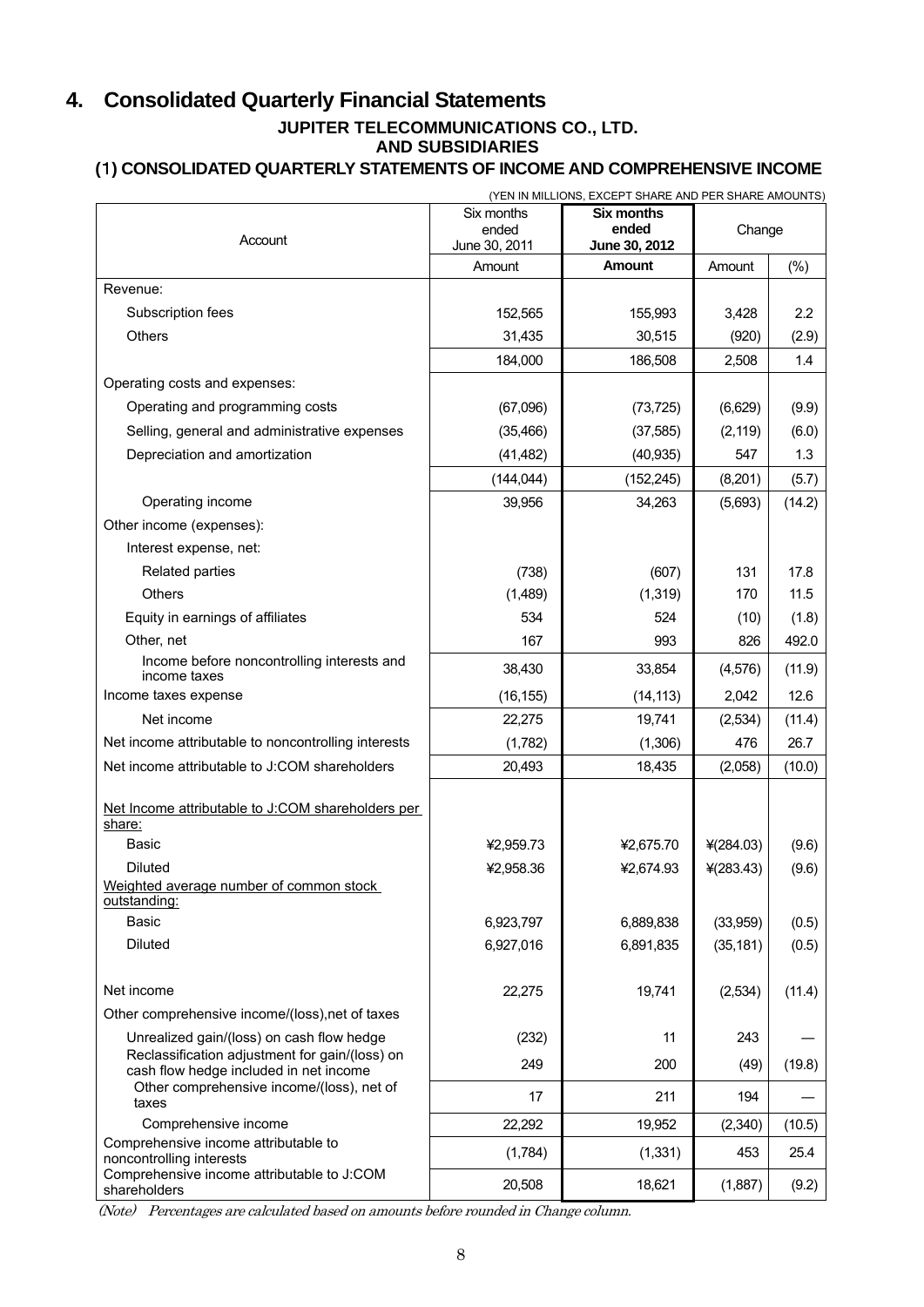## **JUPITER TELECOMMUNICATIONS CO., LTD. AND SUBSIDIARIES**

## (2) **CONSOLIDATED QUARTERLY BALANCE SHEETS**

|                                           |                   |               | (YEN IN MILLIONS) |
|-------------------------------------------|-------------------|---------------|-------------------|
| Account                                   | December 31, 2011 | June 30, 2012 | Change            |
|                                           | Amount            | <b>Amount</b> | Amount            |
| Current assets:                           |                   |               |                   |
| Cash and cash equivalents                 | 89,879            | 101,108       | 11,229            |
| Accounts receivable                       | 18,270            | 14,800        | (3,470)           |
| Allowance for doubtful accounts           | (480)             | (441)         | 39                |
| Deferred tax assets - current             | 7,941             | 7,014         | (927)             |
| Prepaid expenses and other current assets | 8,070             | 12,289        | 4,219             |
| Total current assets                      | 123,680           | 134,770       | 11,090            |
| Investments:                              |                   |               |                   |
| Investments in affiliates                 | 10,381            | 10,922        | 541               |
| Investments in other securities, at cost  | 2,150             | 2,152         | 2                 |
| <b>Total investments</b>                  | 12,531            | 13,074        | 543               |
| Property and equipment, at cost:          |                   |               |                   |
| Land                                      | 4,158             | 4,158         |                   |
| Distribution system and equipment         | 733,669           | 735,679       | 2,010             |
| Support equipment and buildings           | 69,477            | 70,173        | 696               |
|                                           | 807,304           | 810,010       | 2,706             |
| Less accumulated depreciation             | (445, 113)        | (459, 836)    | (14, 723)         |
| Total property and equipment              | 362,191           | 350,174       | (12,017)          |
| Other assets:                             |                   |               |                   |
| Goodwill                                  | 253,079           | 253,079       |                   |
| Identifiable intangible assets, net       | 38,413            | 36,017        | (2,396)           |
| Deferred tax assets - non current         | 5,436             | 5,944         | 508               |
| <b>Others</b>                             | 17,043            | 18,683        | 1,640             |
| Total other assets                        | 313,971           | 313,723       | (248)             |
| <b>Total assets</b>                       | 812,373           | 811,741       | (632)             |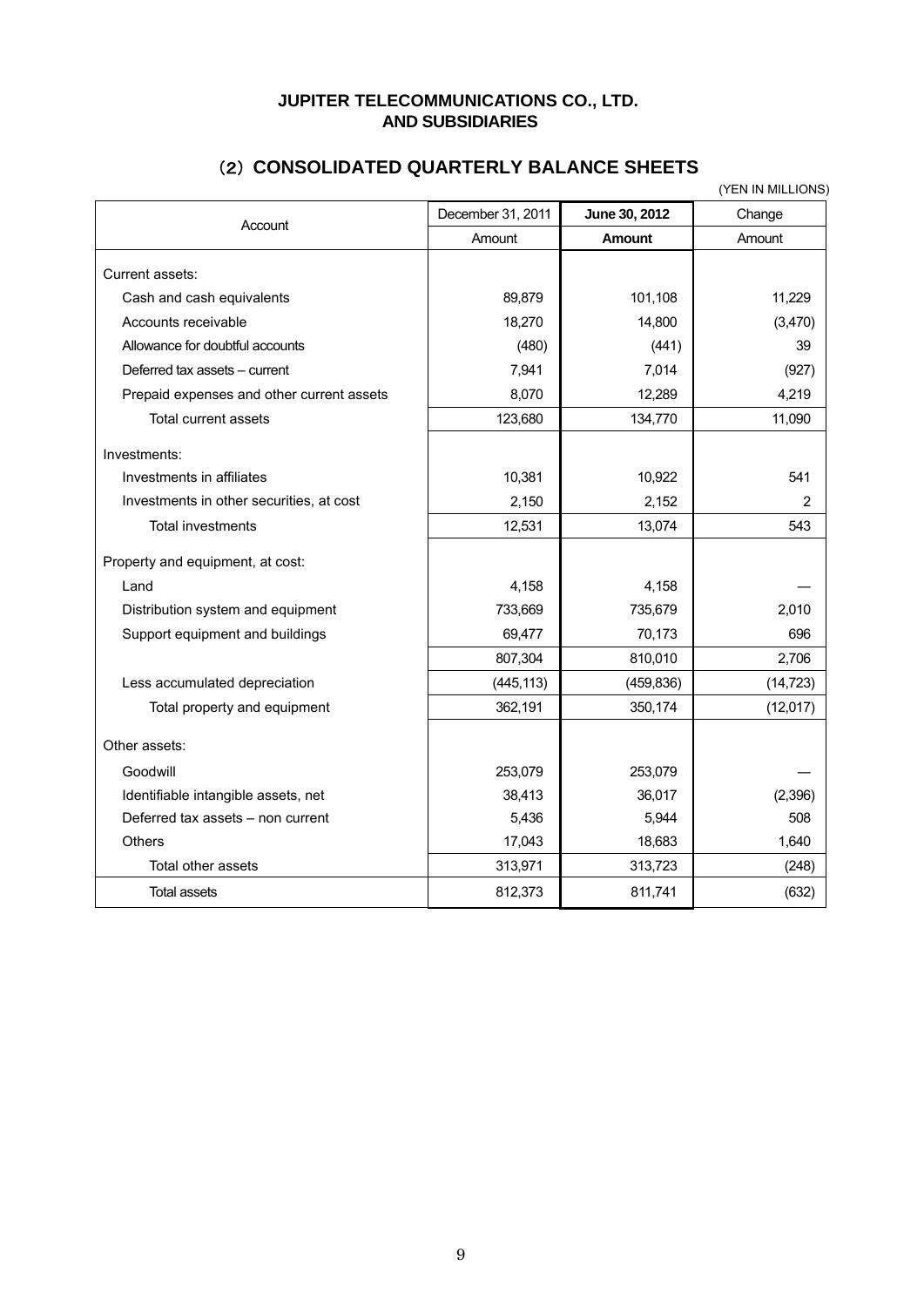(YEN IN MILLIONS)

| Account                                          | December 31, 2011 | June 30, 2012 | Change    |
|--------------------------------------------------|-------------------|---------------|-----------|
|                                                  | Amount            | <b>Amount</b> | Amount    |
| <b>Current liabilities:</b>                      |                   |               |           |
| Short-term loans                                 | 5,521             | 5,838         | 317       |
| Long-term debt - current portion                 | 10,681            | 50,191        | 39,510    |
| Capital lease obligations - current portion:     |                   |               |           |
| Related parties                                  | 15,960            | 15,171        | (789)     |
| Others                                           | 1,184             | 1,012         | (172)     |
| Accounts payable                                 | 28,324            | 27,590        | (734)     |
| Income taxes payable                             | 9,853             | 12,130        | 2,277     |
| Deposit from related parties                     | 268               | 268           |           |
| Deferred revenue - current portion               | 8,108             | 8,605         | 497       |
| Accrued expenses and other liabilities           | 11,068            | 12,925        | 1,857     |
| <b>Total current liabilities</b>                 | 90,967            | 133,730       | 42,763    |
|                                                  |                   |               |           |
| Long-term debt, less current portion             | 118,302           | 73,167        | (45, 135) |
| Corporate bond, less current portion             | 10,000            | 10,000        |           |
| Capital lease obligations, less current portion: |                   |               |           |
| Related parties                                  | 33,590            | 30,295        | (3,295)   |
| Others                                           | 4,259             | 3,934         | (325)     |
| Deferred revenue                                 | 58,996            | 55,944        | (3,052)   |
| Deferred tax liabilities - non current           | 11,615            | 10,968        | (647)     |
| Other liabilities                                | 27,328            | 28,037        | 709       |
| <b>Total liabilities</b>                         | 355,057           | 346,075       | (8,982)   |
|                                                  |                   |               |           |
| Shareholders' equity:                            |                   |               |           |
| Common stock no par value                        | 117,550           | 117,550       |           |
| Additional paid-in capital                       | 226,293           | 226,374       | 81        |
| Retained earnings                                | 94,825            | 107,027       | 12,202    |
| Accumulated other comprehensive income/(loss)    | (833)             | (646)         | 187       |
| Treasury stock, at cost                          | (2, 128)          | (7, 108)      | (4,980)   |
| Total J:COM shareholders' equity                 | 435,707           | 443,197       | 7,490     |
| Noncontrolling interests in subsidiaries         | 21,609            | 22,469        | 860       |
| Total shareholders' equity                       | 457,316           | 465,666       | 8,350     |
| Total liabilities and shareholders' equity       | 812,373           | 811,741       | (632)     |

.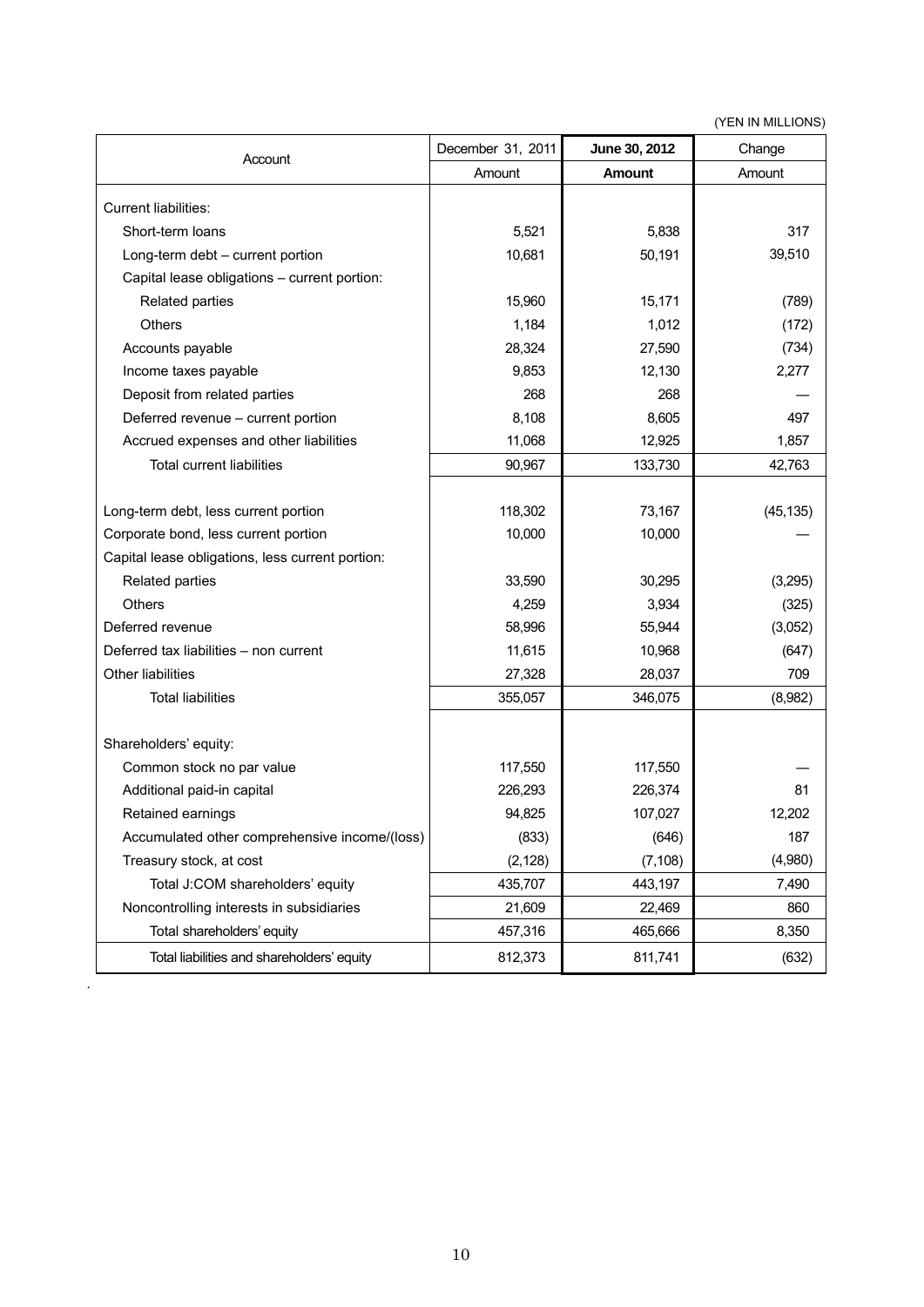### **JUPITER TELECOMMUNICATIONS CO., LTD. AND SUBSIDIARIES**

## (3) **CONSOLIDATED QUARTERLY STATEMENTS OF CASH FLOWS**

|                                                                                                    |                                      |                                             | (YEN IN MILLIONS) |
|----------------------------------------------------------------------------------------------------|--------------------------------------|---------------------------------------------|-------------------|
| Classification                                                                                     | Six months<br>ended<br>June 30, 2011 | <b>Six months</b><br>ended<br>June 30, 2012 | Change            |
|                                                                                                    | Amount                               | Amount                                      | Amount            |
| Cash flows from operating activities:                                                              |                                      |                                             |                   |
| Net income<br>Adjustments to reconcile net income to net cash provided by operating<br>activities: | 22,275                               | 19,741                                      | (2,534)           |
| Depreciation and amortization                                                                      | 41.482                               | 40,935                                      | (547)             |
| Equity in earnings of affiliates                                                                   | (534)                                | (524)                                       | 10                |
| Dividends from affiliates                                                                          |                                      | 468                                         | 468               |
| Stock-based compensation expenses                                                                  | 47                                   | 50                                          | 3                 |
| Deferred income taxes expense/(benefit)                                                            | 311                                  | (336)                                       | (647)             |
| Changes in operating assets and liabilities, excluding effects of<br>business combinations:        |                                      |                                             |                   |
| Decrease/(increase) in accounts receivable, net                                                    | 3,420                                | 5,406                                       | 1,986             |
| Decrease/(increase) in prepaid expenses                                                            | (5,679)                              | (4,050)                                     | 1,629             |
| Decrease/(increase) in other assets                                                                | (174)                                | 64                                          | 238               |
| Increase/(decrease) in accounts payable                                                            | (1,478)                              | (2,670)                                     | (1, 192)          |
| Increase/(decrease) in income taxes payable                                                        | (4,202)                              | 2,265                                       | 6,467             |
| Increase/(decrease) in accrued expenses and other liabilities                                      | 4,330                                | 1,558                                       | (2,772)           |
| Increase/(decrease) in deferred revenue                                                            | (1,889)                              | (2, 556)                                    | (667)             |
| <b>Others</b>                                                                                      |                                      | (917)                                       | (917)             |
| Net cash provided by operating activities                                                          | 57,909                               | 59,434                                      | 1,525             |
| Cash flows from investing activities:                                                              |                                      |                                             |                   |
| Capital expenditures                                                                               | (24, 862)                            | (22, 167)                                   | 2,695             |
| Acquisition of new subsidiaries, net of cash acquired                                              |                                      | 564                                         | 564               |
| Other investing activities                                                                         | 149                                  | (421)                                       | (570)             |
| Net cash used in investing activities                                                              | (24, 713)                            | (22, 024)                                   | 2,689             |
| Cash flows from financing activities:                                                              |                                      |                                             |                   |
| Purchases of treasury stock                                                                        |                                      | (5,000)                                     | (5,000)           |
| Acquisition of noncontrolling interests in consolidated subsidiaries                               | (309)                                | (269)                                       | 40                |
| Net increase/(decrease) in short-term loans                                                        | (201)                                | (33)                                        | 168               |
| Principal payments of long-term debt                                                               | (1,660)                              | (5,624)                                     | (3,964)           |
| Principal payments of capital lease obligations                                                    | (10, 436)                            | (9,286)                                     | 1,150             |
| Cash dividends paid to shareholders                                                                | (6,231)                              | (6, 233)                                    | (2)               |
| Other financing activities                                                                         | 466                                  | 264                                         | (202)             |
| Net cash used in financing activities                                                              | (18, 371)                            | (26, 181)                                   | (7, 810)          |
| Net increase/(decrease) in cash and cash equivalents                                               | 14,825                               | 11,229                                      | (3,596)           |
| Cash and cash equivalents at beginning of year                                                     | 78,212                               | 89,879                                      | 11,667            |
| Cash and cash equivalents at end of year                                                           | 93,037                               | 101,108                                     | 8,071             |